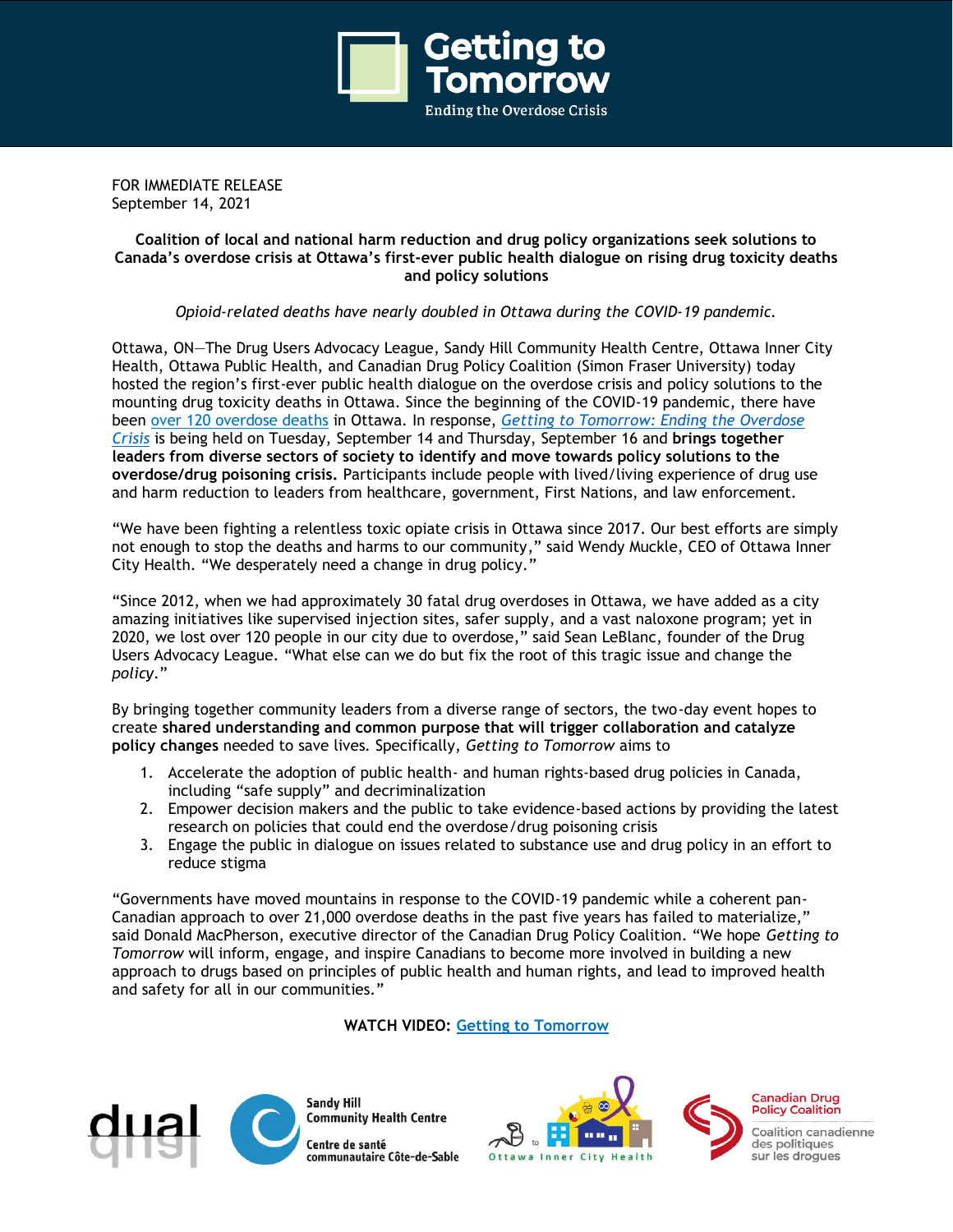

Canada is experiencing record levels of opioid-related overdose/drug poisoning deaths due to an increasingly toxic drug supply. In 2020, the most recent year with complete data, there were **6,214 opioid-related deaths** (a 62% increase from the previous year). Ontario saw the highest number, with **2,425**. It is precisely at this critical moment in time that bold policy change is needed, and *[Getting to](https://gettingtotomorrow.ca/communities/locations/ottawa/)  [Tomorrow Ottawa](https://gettingtotomorrow.ca/communities/locations/ottawa/)* is hoping to surface and advance those changes.

*Getting to Tomorrow: Ending the Overdose Crisis* is supported by Health Canada and Simon Fraser University's Faculty of Health Sciences[. http://www.gettingtotomorrow.ca/ottawa](http://www.gettingtotomorrow.ca/ottawa)

**Contact** Peter Kim Director of Communications and Digital Engagement Canadian Drug Policy Coalition peter\_k@sfu.ca

 $-30-$ 

### **About Getting to Tomorrow**

National public health community dialogues organized by the Canadian Drug Policy Coalition and local community partners aimed at bringing together leaders from diverse sectors of society (harm reduction, people who use drugs, business, government, healthcare, law enforcement) to come to a shared understanding of the overdose crisis and solutions to it. The goals are to identify and help implement public health-based policy solutions, and reduce stigma, misinformation, and divisions in society preventing communities from moving forward on those solutions. [www.gettingtotomorrow.ca](http://www.gettingtotomorrow.ca/)

### **About Drug Users Advocacy League**

The Drug Users Advocacy League is an independent group of drug consumers, ex-consumer, and their allies who fight for the rights of those who use drugs and our community in the Ottawa area. Though we do not condone nor condemn drug use, we believe in complete harm reduction, and aim to improve the safety and education of and towards drug consumers. We also aim to end the horrible stigma that drug users face. Our purpose is to ensure the safety of those who consume drugs and the communityat-large, and to ensure that the people who consume drugs can do so with the proper education and opportunities to stay healthy. <https://dualottawa.wordpress.com/about/>

### **About Sandy Hill Community Health Centre**

Sandy Hill Community Health Centre (SHCHC) is a not-for-profit French language services designated organization located in downtown Ottawa. Its mission is to lead and innovate in person-centered primary healthcare and community wellbeing. From its initial opening in 1975, the Centre now provides a multitude of programs and services through an integrated model of care, which includes primary healthcare, addiction and mental health services, housing-first intensive case management, children and youth programs, health promotion, chronic disease management, specialty clinics for addictions medicine/HIV/Hep C, street-involved youth and social pediatrics, community development and engagement services. <https://www.shchc.ca/>

### **About Ottawa Inner City Health**

Ottawa Inner City Health (OICH) is an organization that provides healthcare to homeless and street communities in Ottawa. OICH was created by the organizations who serve the homeless in Ottawa. In the summer of 1998, a group of managers who operated programs for people affected by homelessness



**Sandy Hill Community Health Centre** Centre de santé communautaire Côte-de-Sable





**Canadian Drug Policy Coalition** 

Coalition canadienne des politiques sur les droques